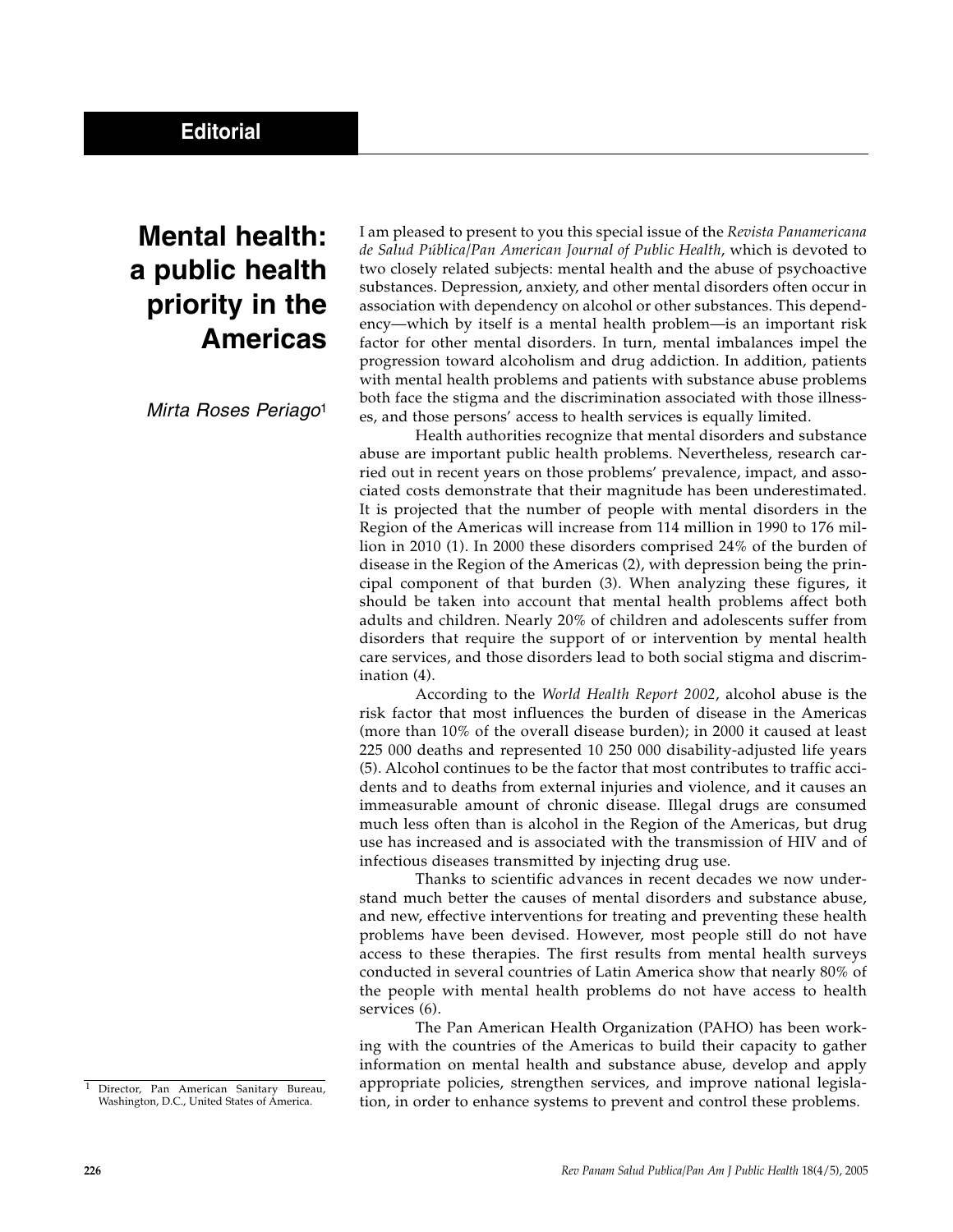The Caracas Declaration, adopted in 1990 at the Conference on Restructuring Psychiatric Care in Latin America (7), proposed the integration of mental health services into primary care and local health systems. That Declaration was an important milestone in the process of reforming mental health services. Since the 1990 Conference, PAHO has given special attention to the reform of mental health services and to the protection of the human rights of people with mental disorders. In 2001, when the World Health Organization (WHO) decided to make mental health one of its public health priorities, new initiatives were introduced, including a network for research on mental health services in Latin America and the Caribbean, a project on mental health and human rights that was developed in collaboration with the Organization of American States, and several country and subregional projects intended to develop policies and specific services.

In the area of substance abuse, recent epidemiological data demonstrate the enormous impact that alcohol consumption has on the health and social well-being of the people of the Americas. Therefore, PAHO has given special importance to work on this subject, by increasing its support for national policy development and fostering research projects on this issue. Among the recent PAHO efforts aimed at strengthening the work in this area are the translation and publication—in collaboration with the Inter-American Drug Abuse Control Commission—of WHO's *Neuroscience of Psychoactive Substance Use and Dependence* report (8); fostering several multicenter studies on the damage that alcohol causes to health, and its negative effects on culture, gender violence, and indigenous populations; the dissemination of brief intervention models aimed at working in primary care to combat the excessive consumption of alcohol; and supporting policy development to reduce alcohol consumption. Supporting policy development has been the most effective measure of all the ones applied for preventing and controlling alcohol consumption in the Americas. The objective of these and other initiatives has been to contribute in the most effective way possible to the fulfillment in the Americas of Resolution 58.26, which was adopted by WHO in May 2005 and which will serve as a guide for PAHO's work in the coming years (9). This resolution urges WHO Member States to develop, implement, and evaluate effective strategies and programs that make it possible to reduce the harmful effects of alcohol consumption.

The principal measures proposed to respond to the mental health needs of the populations of the Americas are to integrate mental health into primary care, develop services in the community, and combat the stigma that mental disorders carry. Therefore, actions geared toward disseminating the knowledge that has been developed on mental illness should be encouraged. As is known, the most effective policies to prevent and control alcohol consumption in the Americans envision increasing the taxes on alcoholic beverages, reducing both the number of hours when and the number of places where alcohol can be sold, controlling advertising, and limiting who can buy alcoholic beverages. In addition, measures should be put into place to prevent people who are under the influence of alcohol from driving.

In terms of disseminating the knowledge that has been developed on these health problems, much remains to be done. There needs to be more research that aims at developing more effective treatments and interventions, improving the services targeting people with mental health and substance abuse problems, and designing and implementing policies that make it possible to better control these problems.